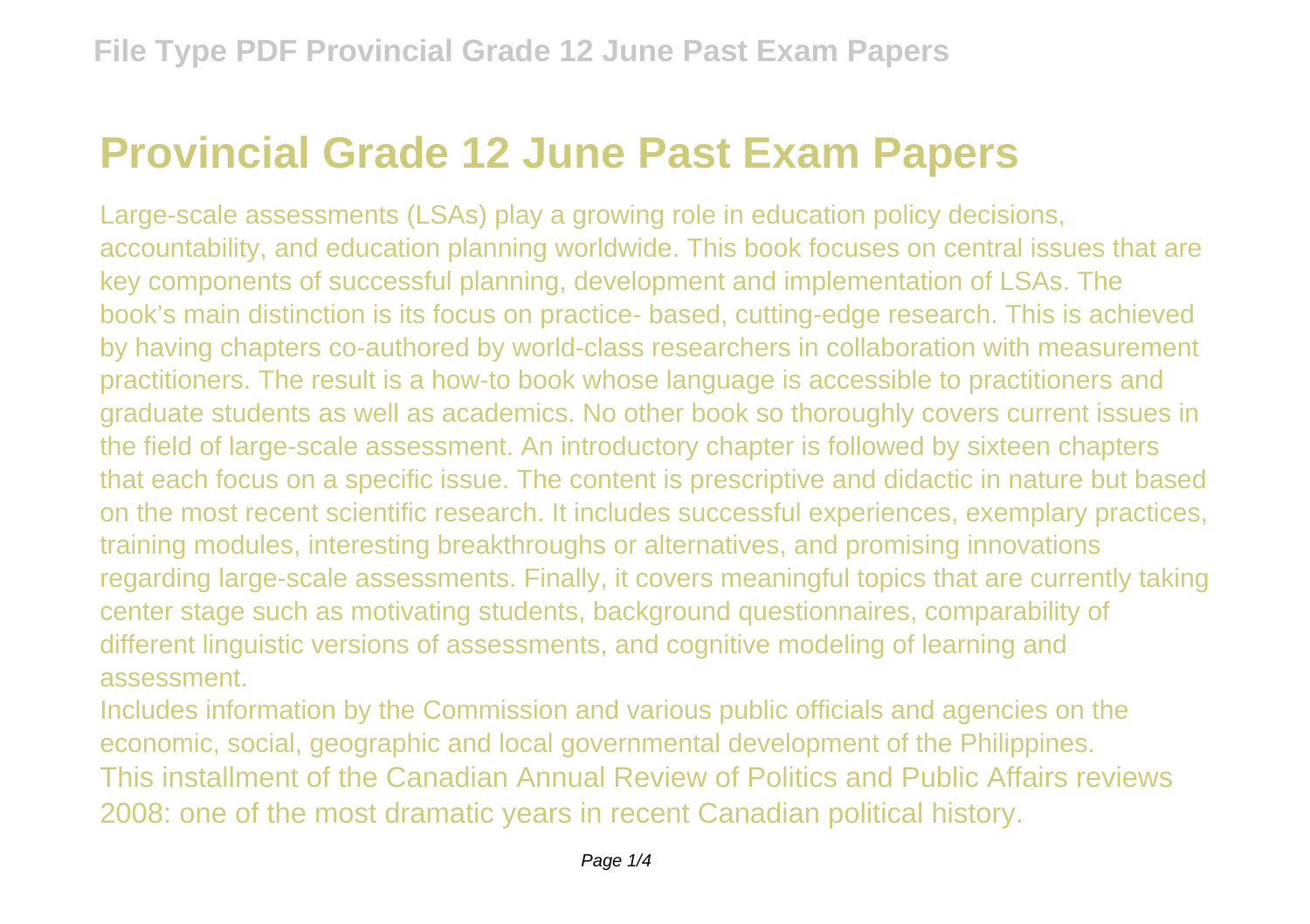"In her portrayal of the life of Sister Catherine Donnelly, founder of the Sisters of Service, author Jeanne Beck has succeeded in weaving a tapestry rich in texture, broad in scope and deeply revealing of the character of a memorable Canadian woman."-Brian F. Hogan, C.S.B. When teacher Catherine Donnelly first arrived in Western Canada from Ontario in 1918, she discovered two things: first, the need for a Catholic presence in the rural public schools of the west, and second, her own calling to be a religious. Catherine saw that the west was growing rapidly, and that there was a lack of religious guidance for the people of the region, particularly the immigrants coming from other countries. She looked to existing Catholic orders as a means of reaching these people, but found that none of the orders were willing to accept Catherine's radical ideas, such as her refusal to wear the traditional nun's habit, and her strong belief in the individuality of members of orders. Catherine founded the Sisters of Service in 1922, and through this new order was able to make an impact on the lives of townspeople and students in prairie schools of the west. In this biography, Jeanne Beck reconstructs the extraordinary life of Sister Catherine Donnelly. The wellresearched account is at once informative and inspiring a fitting tribute to the woman who believed "the spiritual life and the intellectual life have the same root deep in the unity of the intelligence."

A guide to current information in books, pamphlets, magazine articles and documentary films relating to the four Atlantic Provinces.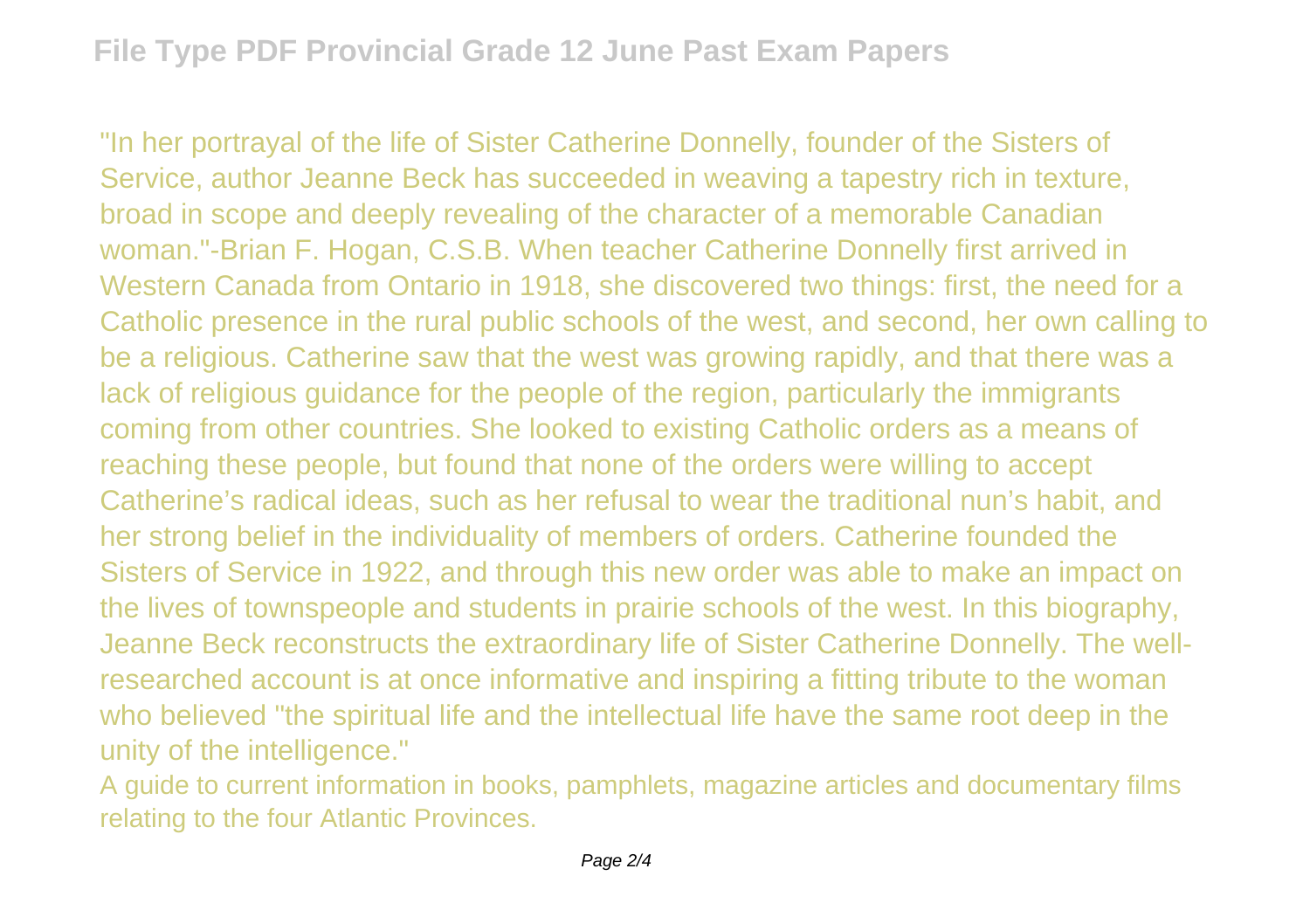Serves as an index to Eric reports [microform].

Hart's Annual Army List, Militia List, and Imperial Yeomanry ListThe New Annual Army List, Militia List, and Yeomanry Cavalry ListThe new army list, by H.G. Hart [afterw.] Hart's army list. [Quarterly]Hart's Annual Army List, Special Reserve List, and Territorial Force ListA list of the general and field-officers, as they rank in the army [&c. The annual army list, with variations in title, orig. issued 'by permission of the Secretary at war' by J. Millan, and afterwards issued by the War office].Resources in Education

The Kenya Gazette is an official publication of the government of the Republic of Kenya. It contains notices of new legislation, notices required to be published by law or policy as well as other announcements that are published for general public information. It is published every week, usually on Friday, with occasional releases of special or supplementary editions within the week. Patricia E. Roy is the winner of the 2013 Lifetime Achievement Award, Canadian Historical Association. A White Man's Province examines how British Columbians changed their attitudes towards Asian immigrants from one of toleration in colonial

times to vigorous hostility by the turn of the century and describes how politicians responded to popular cries to halt Asian immigration and restrict Asian activities in the province.